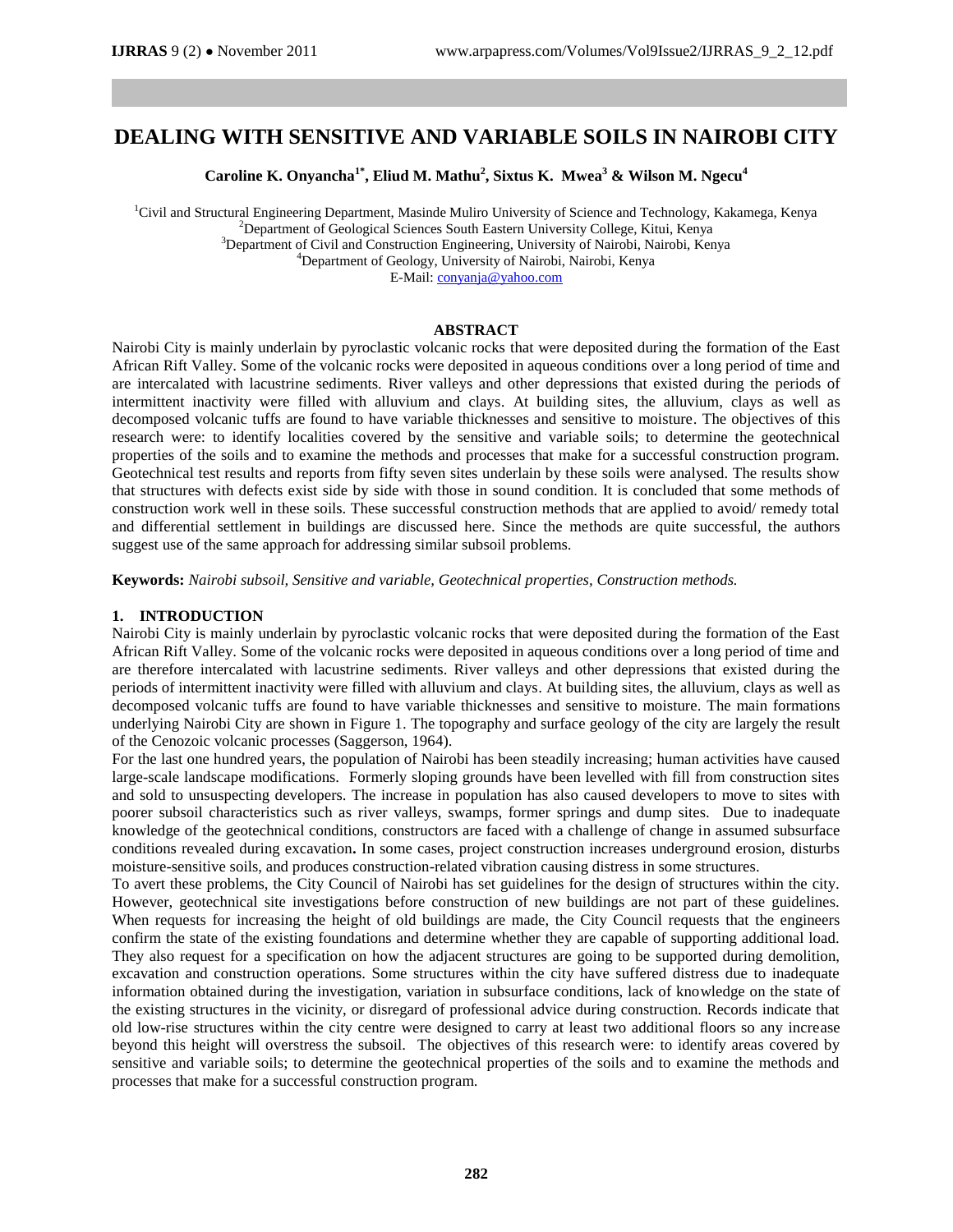

Figure 1: Geological map of Nairobi City (digitized from Saggerson, 1964)

# **2. LITERATURE REVIEW**

Nairobi City comprises several spots of sensitive soils and variable/inclined ground profiles. The surface is covered by any of the following soils: black cotton clays, red or brown clays, red silty soils, laterites, decomposed tuffs, alluvium or swamp soils. Sikes (1934) indicates that existence of swamps made some parts of the city unsuitable for structural development. Many borings as well as trial pits beneath and around building sites show that the thickness of the soft and sensitive deposits varies from 0.8 to 21 m below the ground surface. Groundwater level varies considerably with surface topography and season and lies between 0.5 m to 18 m below the ground surface. The shallow groundwater is found to flow towards nearby rivers creating underground rivers that flood foundation excavations and in a few cases it is found to recharge from the nearby rivers. Most of the rivers draining the city join River Athi that discharges water to the Indian Ocean.

Constructors routinely use a variety of methods to minimize adverse effects on structures supported on sensitive and variable soils. The approach used is to minimize total settlement under footings to a range of 4 to 8 cm or by use of foundation types that are able to bridge over the soft spots such as strip footings or rafts. Floating rafts have rarely been utilized because of factors such as: the depth that the foundation should be placed to get full flotation, need for shoring to prevent heaving and cave-ins, the groundwater that might need lowering, and, the effect of deep excavation on adjacent foundations that cannot be adequately determined.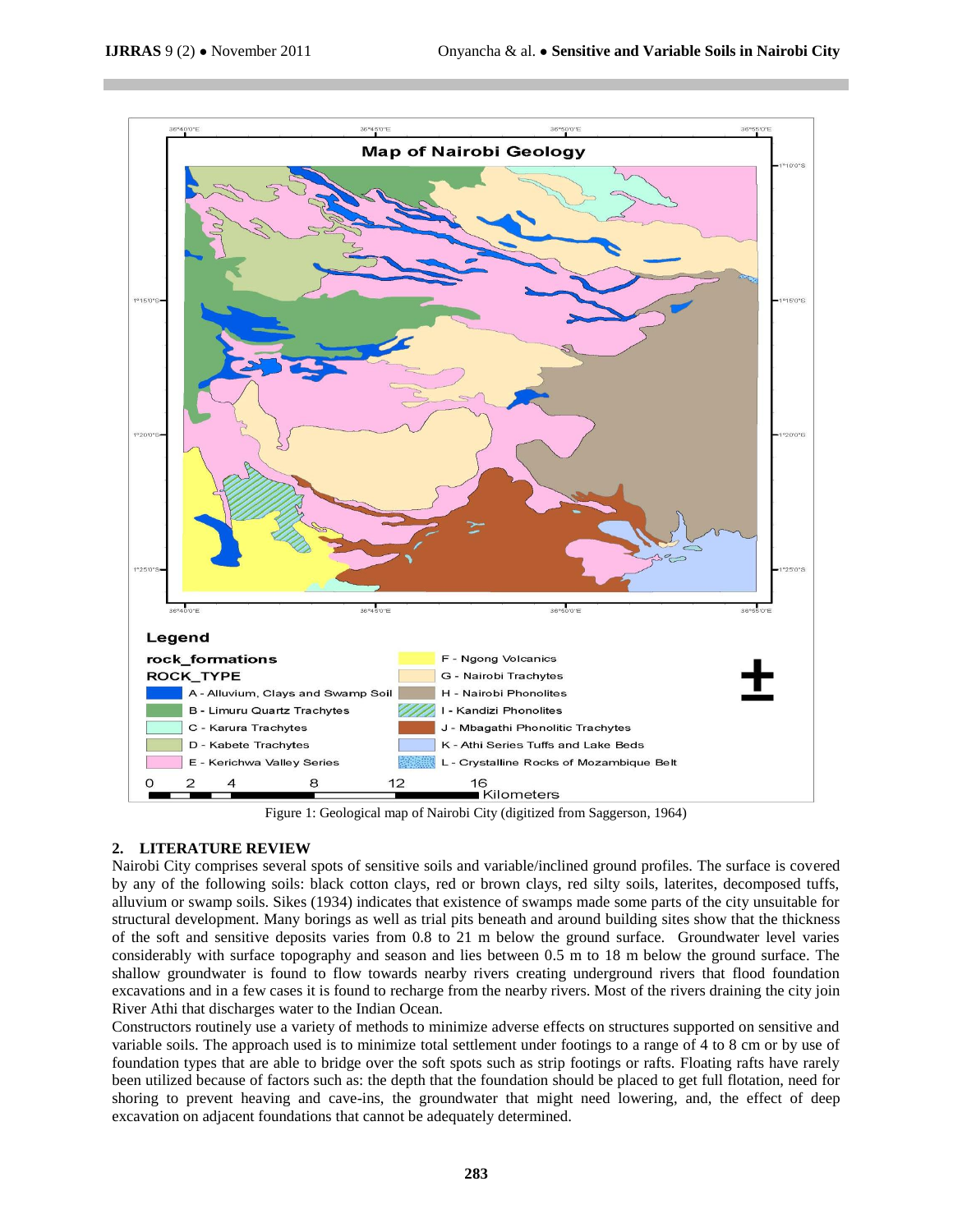Taking foundations to rest on rock below the sensitive and soft soils is a common practice in Nairobi City. However, challenges arise when the rock surfaces are sloping with the depth of encounter ranging between 1.5 m and 6 m within a site and the rock is too hard to be excavated. The presence water flowing at high velocity at the interface between the rock and overburden makes the construction work more tedious. The water causes softening of foundation soils and can lead to differential settlement because of the variation in the depth of wetting. Fenton *et. al.* (2003) carried out studies on the effects of variability in soil properties on total and differential settlement of structural foundations. From the study, they concluded that unless the total settlements themselves are particularly large, it is actually differential settlements which lead to unsightly cracks in façades and structural elements, possibly even structural failure. A study by Richardson (1991) has shown that settlement cracks are nearly always vertical while soil bearing failure cracks occur at each side of a portion of the foundation wall that is undergoing downward movement.

For a long time it was thought that settlement due to construction on soft soils such as clays stops 3-5 years after completion (Coduto, 2001). But Richardson (2005) noted that constructional settlement does not always stop; old overloaded buildings set on deep clays will not achieve equilibrium but will show slight settlement. Settlement in old buildings supported on soft soils also occurs as a result of open construction cuts (Ciancia et al, 2006). Judgement is required to assess the consequences of estimated settlement and inward yielding, which must take into account the time the excavation will remain open. Gevaerts (1964) recorded encounter of channels containing water during building operations and sealing of underground basements to large buildings. He noted that this resulted in the diversion of water producing an additional hazard to the foundations of older buildings supported on Kerichwa Valley Series of limited loading capacity. Studies of ground and moisture movement have shown that the problem of finding a suitable type of foundation has two main approaches: to place the foundation in a zone where the soil and moisture conditions are stable or to reduce the variation of the moisture to an acceptable minimum and thus reduce ground movement to an acceptable value.

## **3. MATERIALS AND METHODS**

The study utilized subsoil data available from geotechnical investigations carried out at building sites and failure investigations performed at different locations and depths over a long period of time. The study determined the geotechnical characteristics of each of the sensitive deposits based on results of particle size analysis, swelling pressure, Atterberg limits, bulk density, one-dimensional consolidation and double oedometer for collapse. The liquid limit and plasticity index values of the samples were plotted on the Casagrande plasticity charts to determine the overall homogeneity and compressibility of the soils. Results of grading of soils from each site were plotted on the same page on GGU software to compare the soils and classify them according to British Soils Classification System (BSCS). GGU is written by CivilServe Software of Germany and comprises 43 programs covering a wide range of applications in geotechnical design, site investigation and laboratory analysis. By inputting the raw data to any of the GGU programs using the online manual provided, one can be able to analyse simple and complex data useful for design and construction of structures.

In the cases where distress in structures was reported, trial pits were dug to expose the foundations at the corners and at midway along the walls. The soil profile and the level of the foundations at the site were studied. Undisturbed samples were taken from underneath the foundation and flooded and non-flooded double oedometer tests were carried out at different loading conditions. Settlement curves of the results were plotted using GGU software to obtain settlement expected at different pressures. From the curves, constrained modulus could also be obtained. Results of settlement at bearing pressures of 100 kN/m<sup>2</sup>, 200 kN/m<sup>2</sup> and 500 kN/m<sup>2</sup> were summarised in a table. Swelling pressure was determined in consolidation cells of fixed-ring type by subjecting three soil samples to different magnitudes of pressures and then allowing them to saturate. Under the different load intensities, some of the soil specimens would compress after saturation while some other would swell. After volume change (compression or swelling), a load intensity versus volume change plot was obtained from the results. From this plot, the pressure corresponding to zero volume change was read and denoted as the swelling pressure for the soil.

Subsurface profiles were plotted on Strater software to express variation in succession beneath Nairobi. Strater Software is developed by Golden Software of Golden Colorado, USA for plotting log information and creating cross sections of the subsurface. For a profile to be plotted the following information must be provided for each drill hole log: borehole identity (BHID); thickness of the stratum (from-to); the name of the geologic unit (formation) or hydrogeologic unit identity (HGUID) as well as description of the formation and code (HGUcode). Using simple procedures provided in the tutorials, one can draw various profiles and sections. It is possible to plot several profiles on one page and compare the succession if the difference in borehole depths is small.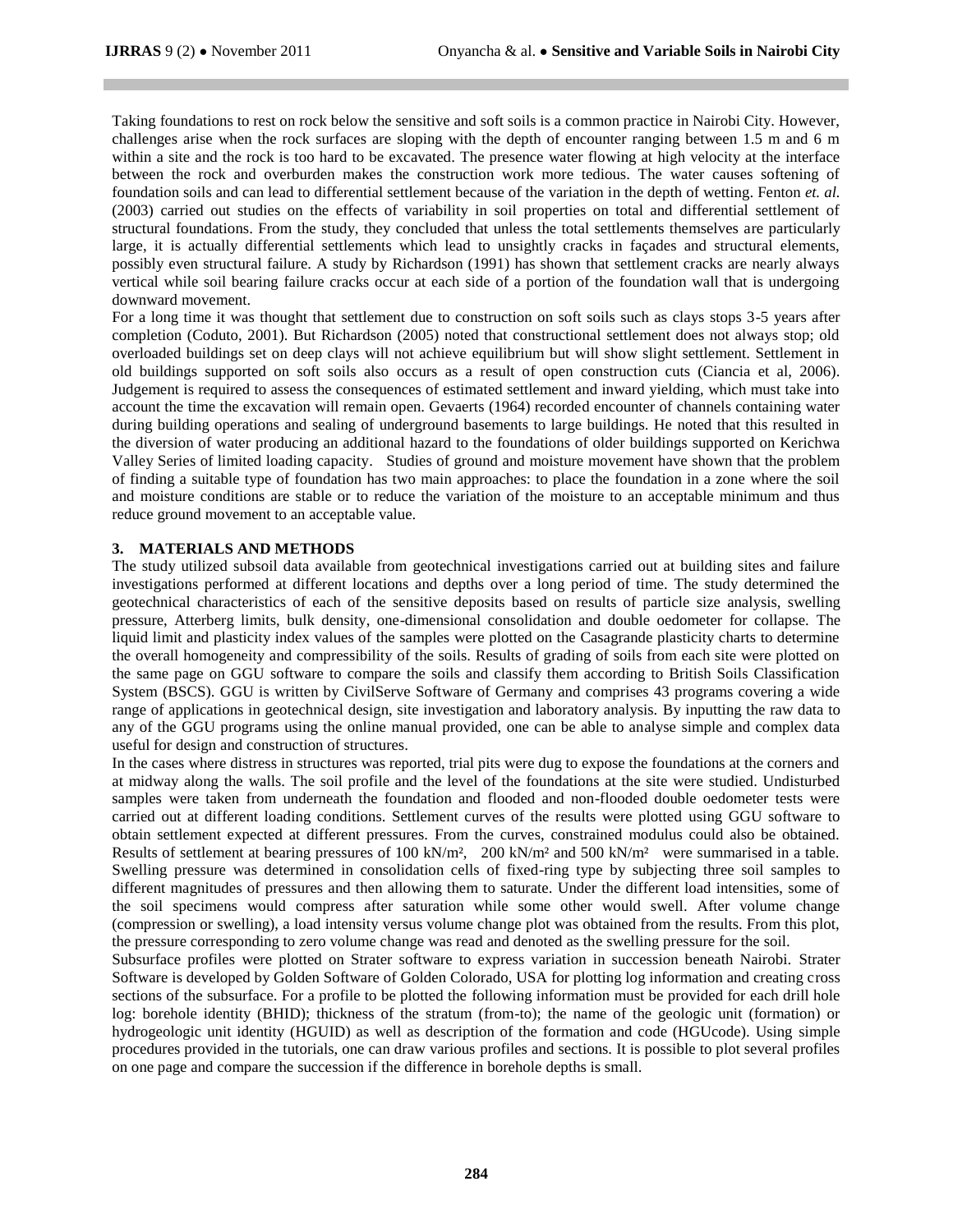# **4. RESULTS**

Figure 2 presents subsurface profiles encountered at three different sites within Nairobi City centre. As it can be observed, different successions were encountered at the three sites. Actually, the profiles represent a compromise between the successions at the sites because there were variations from hole to hole within the sites. At Continental House, three geotechnical investigation boreholes were sunk up to maximum depth of 13.25 m. Water was struck in all boreholes at depths between of 2.0 and 2.7 m. Crushing tests on selected samples of the core show that the rock varies considerably both in material quality and in the state of the rock mass as a whole. Continental House is supported on 8 m by 6 m grid of pad foundations with a suspended ground floor slab. The founding level is 4 m deep, on yellowish-grey tuff with a design bearing pressure of 400 kN/m².

At Sixeighty Hotel, six boreholes were sunk to a maximum depth of 15.4 m. Water was struck in all boreholes at depths varying from 0.9 to 1.1 m. Observations of the water level over a two week period resulted in fluctuations between 0.8 and 1.3 m depth. The agglomeratic tuff is mainly made of large angular phonolite boulders in a matrix of yellow tuff. The boulders are very hard but the matrix is so weak that the core samples are often very broken. On testing, most samples exhibit brittle failure with considerable variation in the elasticity modulus. The Sixeighty Hotel is built as ten storeys above street level with one basement and is supported on pad foundations taken to rest on black tuff at 4.5 m with design bearing pressure of 800 kN/m².

The surface beneath Lutheran church was found to comprise of soft overburden up to 22 m. At 6 m to 8 m depth, the clay content range is 62-79% and soil tests yielded liquid limit results ranging from 91-105% and plasticity indices of 61-71. All these plotted as extremely high plasticity soils on the plasticity chart (Figure 3). According to the Casagrande classification of fine-grained soils, these soils can be termed as very unusual soils. Oedometer tests indicate that the soils settle when loaded under natural moisture content and when flooded under load. The "old" St Andrews Church within the vicinity built in 1910 is founded on this deep alluvium. An underground river within this site flows into Nairobi River. By 1930, there was concern as to whether the St Andrews Church building was in a state of collapse, but it is still standing thanks to buttressing and repair work. In 1964, the church was found to have settled by approximately 0.2-0.5 m (Ministry of Works, 1969).

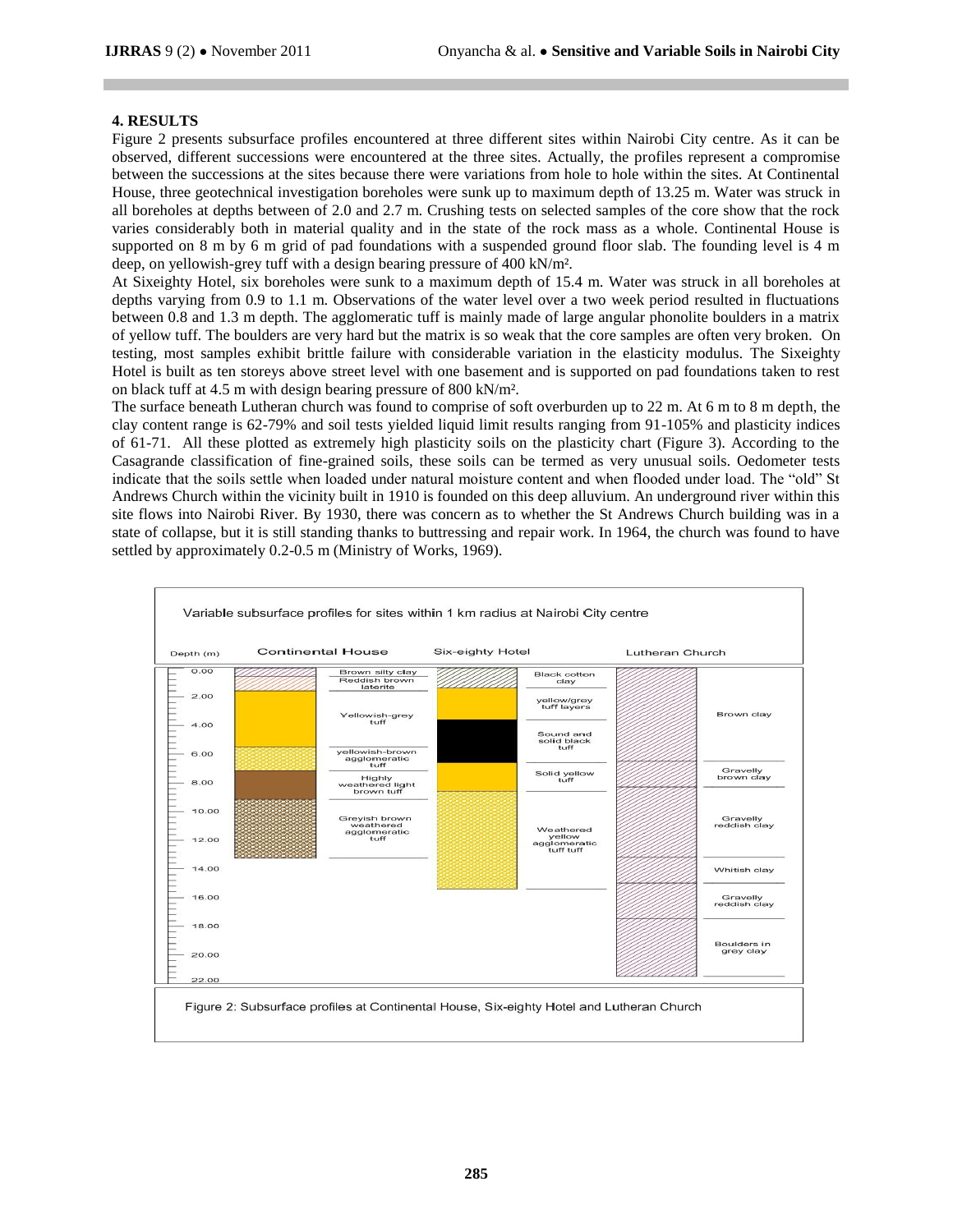

Figure 3: Plasticity charts for some sites in Nairobi City

Grading curves were plotted for various sites and an example of the Lutheran Church site is presented in Figure 4. From the grading curves, the soils were classified and compared with the BS 5930:1981 based on the plasticity terms as shown in Table 1. This enabled the identification of the various soil types in the study area namely: clays of intermediate to high plasticity, silts of intermediate to high plasticity and clays of very high to extremely high plasticity.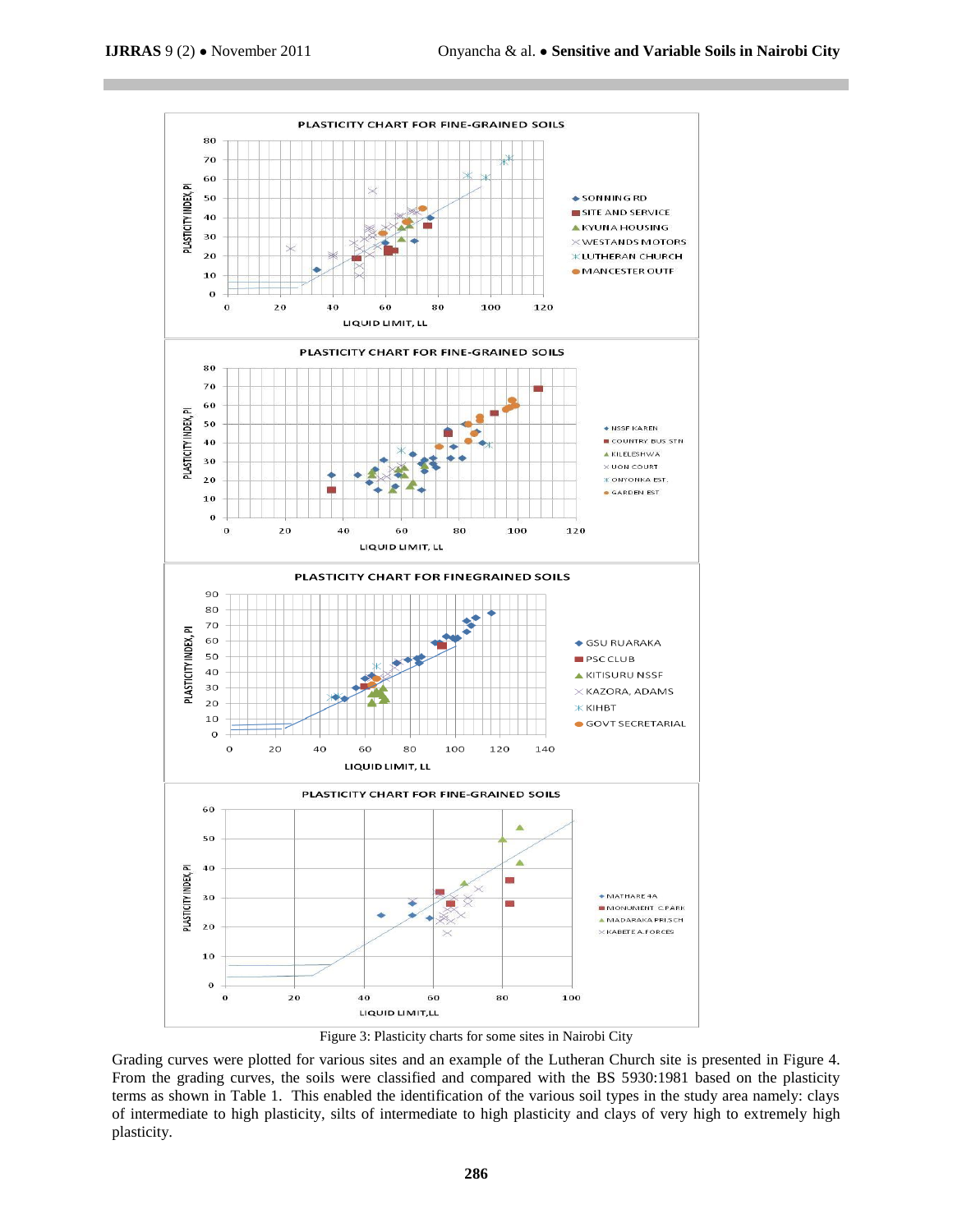

Table 1: Classification of soils from the grading curves and plasticity charts

| <b>Site</b>                | Soil class        | <b>Plasticity term</b>         | Group symbol (BS<br>5930:1981) |  |
|----------------------------|-------------------|--------------------------------|--------------------------------|--|
| Manchester outfitters      | Clayey sandy silt | High                           | CH.                            |  |
| <b>KIHBT</b>               | Silty clay        | Intermediate to high           | CI to CH                       |  |
| <b>NSSF Karen</b>          | Clayey silty sand | Intermediate to high           | CI to CH                       |  |
|                            |                   |                                | MI to MH                       |  |
| Country Bus station        | Silty clay        | Intermediate to extremely high | MI to MV                       |  |
| Kileleshwa                 | Silty clay        | Intermediate to high           | CI to CH                       |  |
| Univ. of Nairobi Sports    | Clayey sandy silt | High                           | CH                             |  |
| Field                      |                   |                                |                                |  |
| Onyonka Estate             | Silty clay        | High to very high              | CH to CV                       |  |
| Garden Estate              | Silty clay        | Very high to extremely high    | CV to CE                       |  |
| Sonning Road Kibera        | Clayey SILT       | Intermediate to high           | MI to MH                       |  |
| Site and Service           | Clayey sandy silt | Intermediate to high           | MI to MH                       |  |
| Scheme                     |                   |                                |                                |  |
| Kvuna                      | Sandy silt        | High                           | MI to MH                       |  |
| <b>Westlands Motors</b>    | Sandy clayey silt | Intermediate to high           | MI to MH                       |  |
| Lutheran Church            | Silty clay        | Extremely high                 | CE.                            |  |
| GSU Ruaraka                | Silty clay        | intermediate to extremely high | CI to CE                       |  |
| PSC Club                   | Sandy clayey silt | High to very high              | CI to CV                       |  |
| Kitisuru NSSF Estate       | Clayey SILT       | High                           | MН                             |  |
| Kazora Flats               | Silty clay        | High                           | CH.                            |  |
| Mathare 4A                 | sandy clayey Silt | Intermediate to high           | CI to CH                       |  |
| Madaraka Pri. Sch.         | Silty clay        | Very high                      | CV.                            |  |
| <b>Kabete Armed Forces</b> | Silty clay        | High                           | MН                             |  |

The variability of the engineering characteristics of the soils based on the core recovered, Atterberg limits and grading was found to be highest as GSU Ruaraka and Country Bus Station sites. The most uniform conditions are at Kabete Armed Forces, Kyuna and Kitisuru areas that are mainly covered by silts or silty clays of high plasticity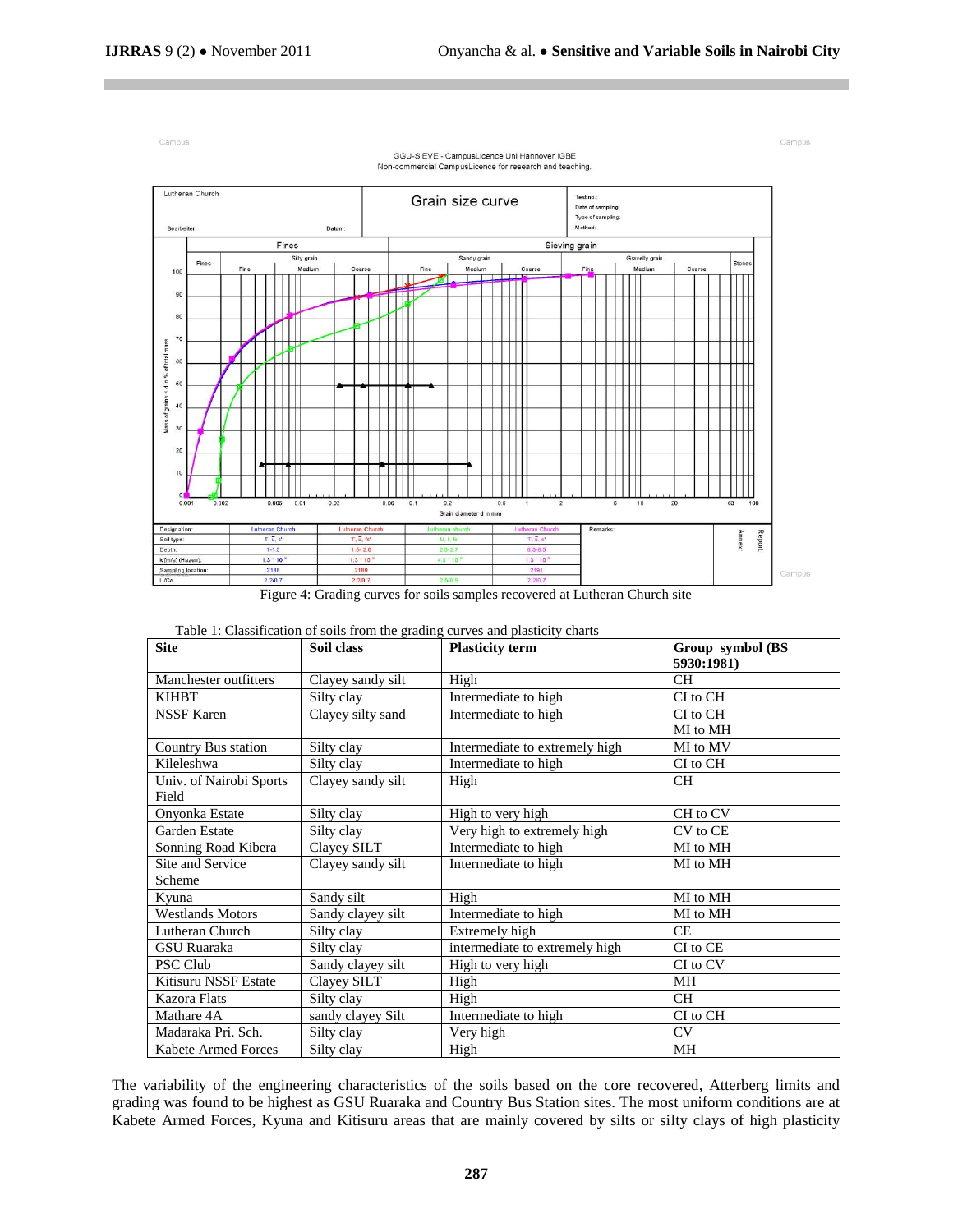underlain by Kabete or Limuru Trachytes. Garden Estate is covered by clays of very high to extremely high plasticity while Madaraka Estate is covered with clays of very high plasticity and both localities have many distressed structures. The swell pressures of the clay at Garden Estate were found to be in the range of 151-206 kN/m² and thus slightly higher than the foundation pressures from lightly loaded structures that are in the range of 120-160 kN/m². The soils at Madaraka, Kongoni and Kabete were also found to be collapsible as shown in Table 2 and capable of causing trouble on structures.

| <b>Site</b>         | Soil type        | <b>Potential hydrocollapse</b> | <b>Classification</b> (Coduto, 2001) |  |  |
|---------------------|------------------|--------------------------------|--------------------------------------|--|--|
|                     |                  | strain range                   |                                      |  |  |
| <b>Central Park</b> | Brown clay       | $0.01 - 0.035$                 | Moderate trouble                     |  |  |
| Madaraka Pri        | Black silty clay | $0.142 - 0.198$                | Severe trouble                       |  |  |
| Kongoni Pri         | Silty clay       | $0.19 - 0.210$                 | Severe to very severe trouble        |  |  |
| Kabete Armed        | Red clay         | $0.08 - 0.815$                 | No problem to very severe trouble.   |  |  |
| Forces              |                  |                                |                                      |  |  |

|  | Table 2: Potential hydrocollapse strain ranges for some sites |  |  |
|--|---------------------------------------------------------------|--|--|
|--|---------------------------------------------------------------|--|--|

Figure 5 presents settlement curves for one sample taken at Onyonka Estate. Under non-flooded condition, the soil would settle by 26 mm, 37 mm and 50 mm when loaded with 100 kN/m<sup>2</sup>, 200 kN/m<sup>2</sup> and 500 kN/m<sup>2</sup> respectively. When flooded, the same soil would settle by 36 mm, 60 mm and 84 mm when loaded with 100 kN/m², 200 kN/m², and 500 kN/m² respectively. Site investigation at in Onyonka Estate was carried out in recognition of distress reported in structures in the nearby estates such as at Ngei Estate. Construction of the structures at Onyonka Estate employed precautionary measures that included setting of foundations below the sensitive soils and provision of proper surface drainage around the buildings.



Figure 5: Non-flooded and Flooded condition settlement curves for Onyonka Estate

Table 3 is a summary of magnitudes of settlement obtained from settlement curves for samples tested under flooded and non-flooded conditions. From the table, it can be observed that most settlement values are within tolerable limits of 4 to 8 cm (Fenton et. al., 2003) when flooded at 200 kN/m² except for Kenya Soil Survey and one site at Kileleshwa Estate. However several lightly-loaded structures in these localities have suffered distress of different scales.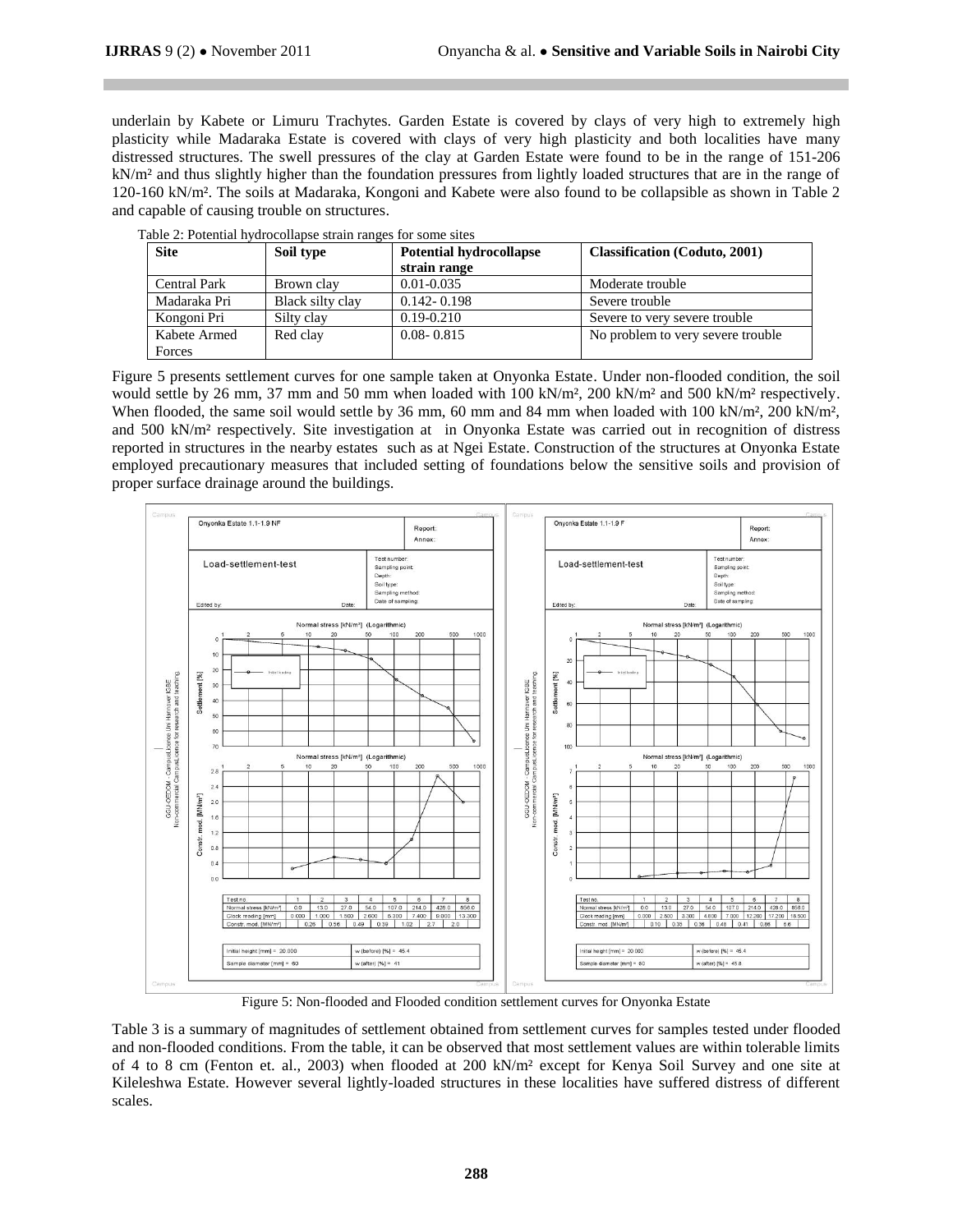| <b>Site</b>           | Depth (m) | Settlement (mm) |                         |                         |    |                         |     |
|-----------------------|-----------|-----------------|-------------------------|-------------------------|----|-------------------------|-----|
|                       |           |                 | $100$ kN/m <sup>2</sup> | $200$ kN/m <sup>2</sup> |    | $500$ kN/m <sup>2</sup> |     |
|                       |           | NF              | F                       | NF                      | F  | <b>NF</b>               | F   |
| <b>Lillian Towers</b> | 2.9       | 14              | 16                      | 17                      | 18 | 26                      | 36  |
|                       | 13.3      | 9               | 16                      | 18                      | 21 | 39                      | 44  |
| Lutheran church       | 5.6       | 27              | 32                      | 33                      | 42 | 42                      | 47  |
| <b>KIRDI</b>          | 1.5       | 24              | 26                      | 28                      | 38 | 40                      | 52  |
| Onyonka               | 1.2       | 25              | 36                      | 36                      | 61 | 50                      | 84  |
|                       |           | 20              | 25                      | 26                      | 42 | 45                      | 72  |
| Ngei                  | 1.8       | 17              |                         | 22                      |    | 25                      |     |
| <b>Adams Arcade</b>   | 3.0       | 28              |                         | 39                      |    | 49                      |     |
| Sonning Road          | 1.3       | 8               | 28                      | 10                      | 29 | 12                      | 40  |
| Kileleshwa            |           | 18              | 22                      | 23                      | 42 | 30                      | 70  |
|                       |           | 16              | 21                      | 21                      | 42 | 45                      | 61  |
|                       |           | 40              | 78                      | 62                      | 92 | 105                     | 150 |
|                       |           | 21              | 24                      | 31                      | 42 | 42                      | 70  |
| Kenya Soil Survey     | 1.2       | 25              | 62                      | 56                      | 88 | 120                     | 128 |
| Kangemi United Club   | 1.5       | 40              |                         | 56                      |    | 108                     |     |
| Langata Barracks      | 1.5       |                 | 42                      |                         | 58 |                         | 84  |
| Government Sec Col.   | 1.3       | 10              | 18                      | 25                      | 36 | 40                      | 64  |
|                       |           |                 | 48                      |                         | 80 |                         | 116 |
| Dandora Water Supply  | 1.0       | 10              | 17                      | 15                      | 22 | 24                      | 27  |
| Athi River            | 1.2       |                 | 58                      |                         | 74 |                         | 79  |

Table 3: Summary of settlement values obtained from settlement curves for some sites

(F- Flooded, NF- non-flooded)

# **5. DISCUSSION OF RESULTS**

The silty clays of intermediate to high plasticity at several sites in the Westlands area of the city lead to extensive cracks on the exterior walls and uneven sidewalks. To prevent distress, some sites are inundated for several days to attain the maximum moisture content. The pad foundations for supporting columns are taken below the sensitive soil to rest on weathered rock. The sides of excavation are protected with timber shoring to avoid failure during construction. After inundation, a four inch layer of red soil is placed on the soaked soil to provide a working platform on the softened clays. The red soil is then covered with polythene to maintain the moisture in the underlying soil. Spacer blocks are placed on the polythene and the ground floor slab is cast. Ground beams are provided to support the loads. Most structures constructed using this method are in good condition while the nearby structures are distressed. The problem of inundating of soil is that as the soil would have softened, a large superimposed loading may cause settlements as serious as the heave movement. For this reason, pre-heaving by flooding only appears to be a feasible technique for lightly loaded structures.

At Westlands Motors, the investigation encountered variable subsoil unlike nearby sites that are covered by opentextured silty clays with thixotropic characteristics. A subsurface gully, possibly an old river course runs through the site discharging its water to Nairobi River. Dark grey to brown silty clays of high plasticity were recovered from some test holes and groundwater table was encountered at the lower elevation. In some holes, the soil was found to include appreciable amounts of organic matter. To avoid distress in the structure, French drains were constructed along the perimeter of the site to a depth of 2.5 m to keep down the groundwater table, all the organic silt was removed from the site and joints were provided in the pavement slab to prevent damage caused by uneven heave.

Many shallow foundation structures supported on strip and pad foundations combined with the floor slab in Madaraka Estate are not in use because of distress. The other rather different method of construction adopted on this soil type was in the construction of Akila Phase II Estate. The project involved construction of maisonettes in an area with 2 m deep plastic soil whose effect on shallow foundation structures had caused damage on the Phase I causing the developer to take the contractor to court. The Phase I structures were founded on 50 cm layer of this plastic soil and suffered distress before they could be sold out. To build the Phase II maisonettes, all the sensitive soil was excavated and wasted and polythene was laid on the underlying laterites because of the flowing water that could seep through the slab. Mass concrete was placed at 45º to increase bearing area to support pad foundations. Polythene was provided on the sides of the foundations to prevent moisture migration and proper surface drainage was established to lead storm water towards a nearby river. This method of construction led to a successful project in an area well known for distress in structures.

During the period of this research, four building projects were going on concurrently at Strathmore University within Madaraka Estate. Various subsoil problems were encountered at the construction sites. The most prominent one is sloping of underground strata causing variation in the depth of encounter of suitable foundation soil to be in the range of 2-6 m. Water from a nearby river was found to flow along the bedding plane causing softening of the subsoil and flooding construction excavations. French drains were constructed all round the excavations to control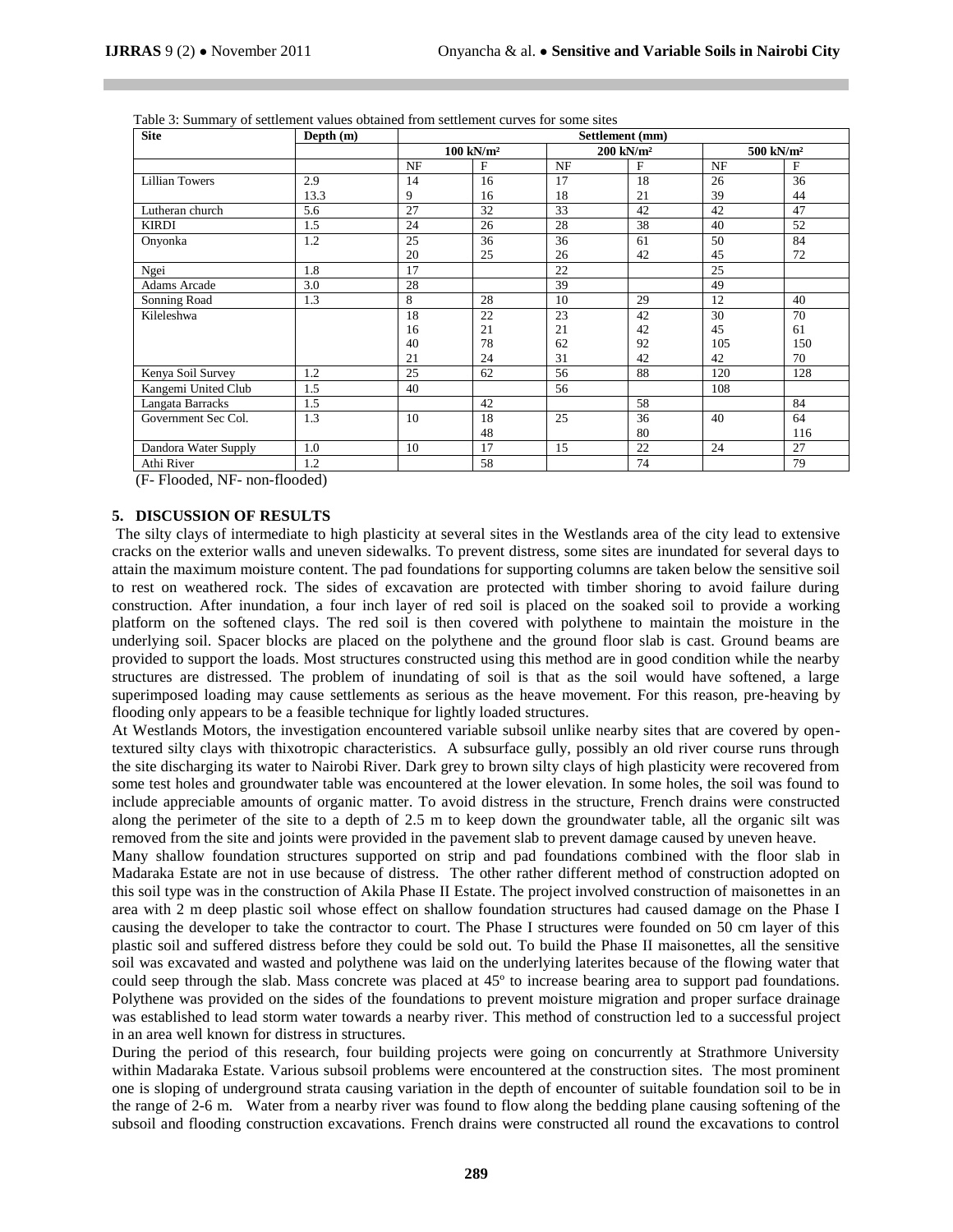groundwater flow and sump pumping was continuously done towards the river. Foundations and slabs at three sites were constructed utilizing U-Boot Technology of Italy that makes slabs that are lighter than the conventional slabs thus reducing the prospect of excessive settlement. The fourth structure that is located at a site with 6 m deep soft clay was supported on a raft foundation with steel columns to mitigate total and differential settlement.

Red clay soils cover many areas underlain by Kabete, Karura, Limuru and Nairobi Trachytes. Laboratory tests on some samples of red clay indicate that the soil has very low unit weight  $(12\t{-}14 \text{ kN/m}^3)$  and that it is very sensitive to settlements. It particularly has high additional settlement when soaked with water while subjected to load. Lightlyloaded structures supported on strip footing have undergone severe distress. One distressed structure at Red Hill Road had severe cracks at one corner of the building. Geotechnical and structural investigations were undertaken at the site. The evaluation indicated that the structure had undergone edge curl at that corner, and the foundation base was 100 mm lower than the expected grade. A trial pit excavated beyond the foundation base indicated the presence of termite sinkholes at the corner. No termite sinkholes were observed in trial pits along the wall. It was concluded that footing foundation at that corner was settling resulting in higher levels of foundation distortion along the area of influence. The sinkhole was probably present for a long time prior to the damage, but the growth of the sinkhole was accelerated by rainwater percolating into the subgrade beneath the structure. The rainwater flowed beneath the building because of improper grading of a parking lot next to the building. The downward migration of the deposits into underlying openings in subsoil and the formation and collapse of the cavities were accelerated by increase in the velocity of movement of water and induced recharge.

In the vicinity is one successful project whose site was found to have a problem of flow of surface water from the neighbourhood and shallow groundwater level apart from the problem of sensitive soils. Pad foundation system supporting columns was found to be the most cost effective alternative for the single storey structure. The column bases were set at 5 m depth where murram was encountered; they were tied at intermediate sections to avoid buckling. A ground beam was provided to support the loads from the structure and was suspended completely off the ground. Surface drainage was developed all round the compound to lead away the water. Hardcore was placed to form underground passage to allow the water to drain away. To avoid distress in houses at Kyuna and Kitisuru Estates, Kangemi United Club and Kenya Soil Survey, inverted T-beam foundations were used on the silty clay (commonly known as Kabete Red Clay) with allowable bearing pressures of 150 kN/m² as well as provision of good surface drainage. In addition, settlement monitoring after construction was recommended for the Kangemi United Club and Kenya Soil Survey sites.

Uncompacted and organic fills support structures in areas such as Lavington, South C, Kibera and some parts of Industrial Area. For instance in Lavington area, a single storey residential house had severe cracks that were opening downwards. Trial pits were dug adjacent to the exterior walls. The investigation determined that the structure was supported on fill that may have been a dumpsite and the fill was settling under the weight of the structure. The vertical cracks indicated that the soil was settling in a sagging mode (Kerisel, 1987). Another single-storey residential house with severe cracks in the interior walls in this vicinity was investigated by use of trial pits. The profile indicated that the overburden is variable with sloping decomposed rock underneath. It was also observed that during construction, 1 m thick mass concrete was placed below the ground floor slab and the non-load bearing walls were set on this slab. Consolidation of the fill below the mass concrete led to settlement and pulled the interior walls with it causing severe cracks. Because the strip foundations supporting the external walls were taken to rest on the decomposed rock, the walls were not affected as much. One method that has been used successfully on these soils is excavation and recompaction of the soils for supporting lightly-loaded structures.

Underground rivers are common in many localities such as Gitanga Road and Cedar Valley in Lavington, Miotoni and Warai Road in Karen and city centre among others. The 10 storey Nginyo Tower along Koinange Street in the city centre sits on an underground river. Geotechnical site investigation established that the subsoil profile across the site is variable and includes a layer of highly fractured pervious rock with a lot of groundwater flow. The bearing capacity tests indicated very low allowable pressures at some spots and it was therefore not possible to adopt the customary pad foundation type without the structure being subject to differential settlement. The foundation concept adopted in view of highly fractured and pervious materials of variable profile was to provide an interconnecting grillage of pad footings with short spans. This particular approach led to a foundation solution that proved simple and repetitive to construct, whilst acknowledging the relatively uncertain conditions and the need for an economical construction. To control the groundwater flow into the excavation, a system of containerising water was developed. This was to enable the heavily waterproofed basement slab to be cast on the pervious rock allowing the water to pass below it as it flowed in its natural course. Since the existing foundations were almost at the same level with new foundation, they were shored by 45º props that were removed as the work progressed.

Soils formed from decomposition of yellow Kerichwa Valley Series tuffs physically look suspicious when excavated. Completely decomposed yellow tuff forms yellowish-brown silty clay with high natural moisture content, high to extremely high plasticity and expansive properties. When dry, the clays are stiff and fissured. On